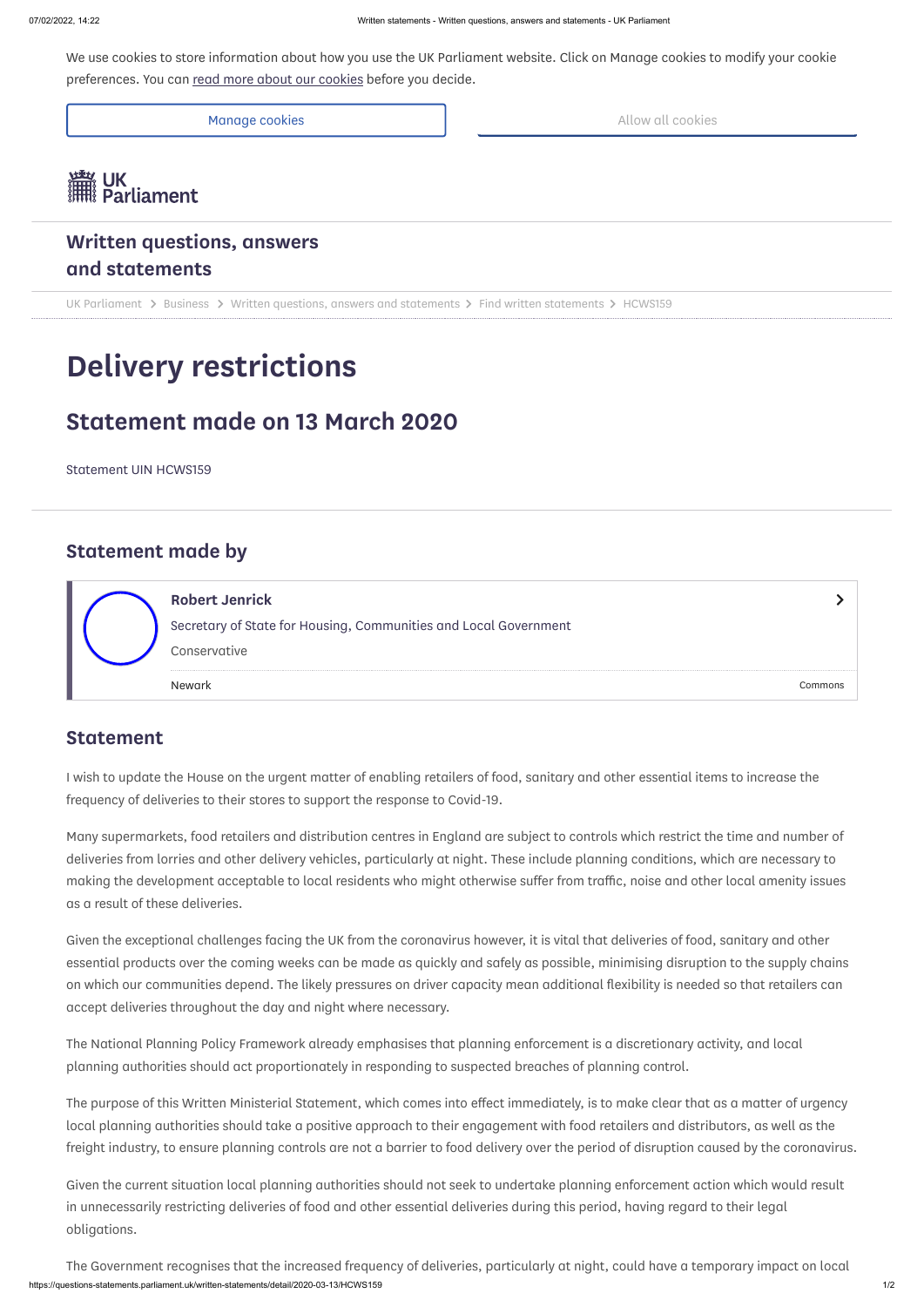#### 07/02/2022, 14:22 Written statements - Written questions, answers and statements - UK Parliament

residents. However, this needs to be balanced by the significant public interest in ensuring local residents have continued access to food, sanitary and other essential goods in their local shops. The retail and logistics sectors have also worked to minimise impacts on residents over recent years through Quiet Deliveries and the Government expects that such good practice continues. The Government will review the need for the flexibility outlined in this statement after the pressure from the coronavirus has reduced, and it is the intention to withdraw it once the immediate urgency has subsided.

| Ministry of Housing, Communities and Local Government                                | ビ     |
|--------------------------------------------------------------------------------------|-------|
| <b>Linked statements</b>                                                             |       |
| This statement has also been made in the House of Lords                              |       |
| Ministry of Housing, Communities and Local Government<br>Delivery restrictions       |       |
| The Earl of Courtown<br>Lords Deputy Chief Whip<br>Conservative, Excepted Hereditary |       |
| Statement made 13 March 2020                                                         |       |
| HLWS154                                                                              | Lords |

This Written Ministerial Statement only covers England. We are working closely with the devolved administrations to consider similar arrangements.

# **Statement from**

© UK Parliament 2022 Cookie [settings](https://questions-statements.parliament.uk/written-statements/detail/2020-03-13/HCWS159) [Accessibility](https://www.parliament.uk/site-information/accessibility/) statement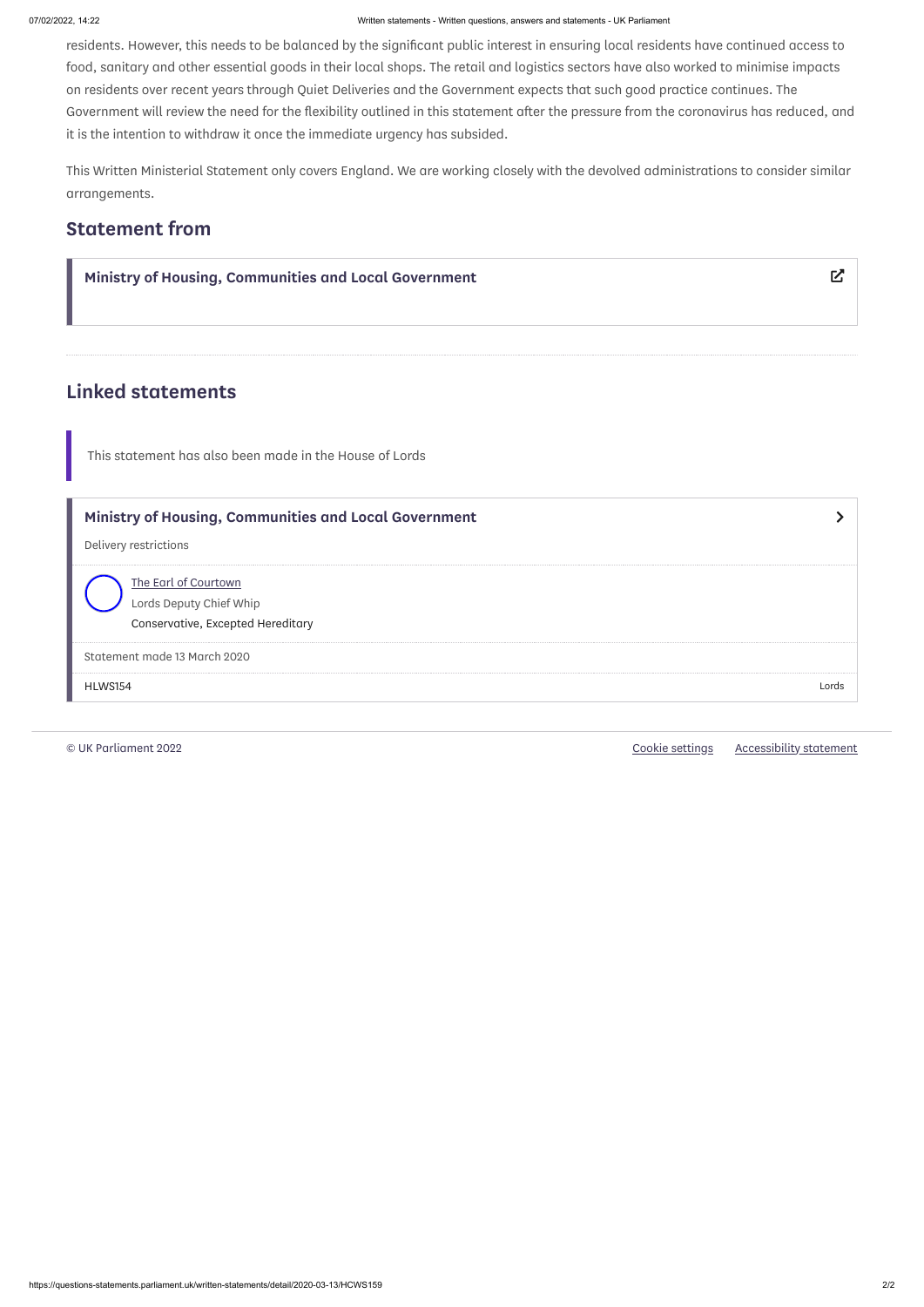We use cookies to store information about how you use the UK Parliament website. Click on Manage cookies to modify your cookie preferences. You can read more about our cookies before you decide.

Manage cookies

**WEBS** UK<br>Farliament

**Written questions, answers** and statements

UK Parliament > Business > Written questions, answers and statements > Find written statements > HCWS609

# **Retail Update**

### Statement made on 30 November 2020

Statement UIN HCWS609

#### **Statement made by**

| <b>Robert Jenrick</b>                                            |  |
|------------------------------------------------------------------|--|
| Secretary of State for Housing, Communities and Local Government |  |
| Conservative                                                     |  |
|                                                                  |  |

#### **Statement**

I wish to update the House on relaxing local restrictions to enable retail opening hours to be extended in England for Christmas.

On Monday 23 November, the Government published its Covid Winter Plan which will see the return to a regional tier approach to restrictions in England from 2 December. In all tiers, shops will be allowed to reopen, giving people the opportunity to shop for gifts for family and friends in the run up to Christmas. The Government recognises the efforts and investment that retailers have made to ensure their premises are Covid-Secure; this has been reflected by the fact that the best available Public Health England and NHS Track and Trace data shows there is at present no evidence of significant increased risk of virus transmission in retail premises. Government asked non-essential retailers to close as part of wider restrictions to limit social mixing in November, once those restrictions have been lifted consumers and retail staff can have confidence to return to our high streets.

We have been working closely with senior representatives from the retail sector, local authorities, the Department for Business, Energy and Industrial Strategy and Public Health England to plan for a safe and successful reopening of non-essential retail on 2 December. To ensure the reopening of shops is safe and in line with social distancing rules given the high volume of shoppers expected before Christmas and the subsequent sales in January, the Government wants to see retailers given the option to extend their daily opening hours from Monday to Saturday. This will help to spread footfall, ease transport pressures and make shopping in a socially distanced way easier by giving shoppers greater flexibility to choose when they shop and avoid peak times.

Restrictions on shop opening hours on weekday and Saturdays were removed by section 23 of the Deregulation and Contracting Out Act 1994. However, many retailers are subject to local controls through planning conditions which restrict opening times, particularly in the early morning, evening and at night, to make the development acceptable to local residents who might otherwise suffer from noise and other local amenity issues.

Given the exceptional circumstances as a result of the coronavirus, the purpose of this Written Ministerial Statement, which comes into effect from 2 December, is to make clear that, as a matter of urgency, local planning authorities should take a positive approach sa shaib ana ananan uikh batailaba ta'ana banan a lanain a aantuala wa nati a habibarta sha samaaban a maada af batail ananina timaa in

Allow all cookies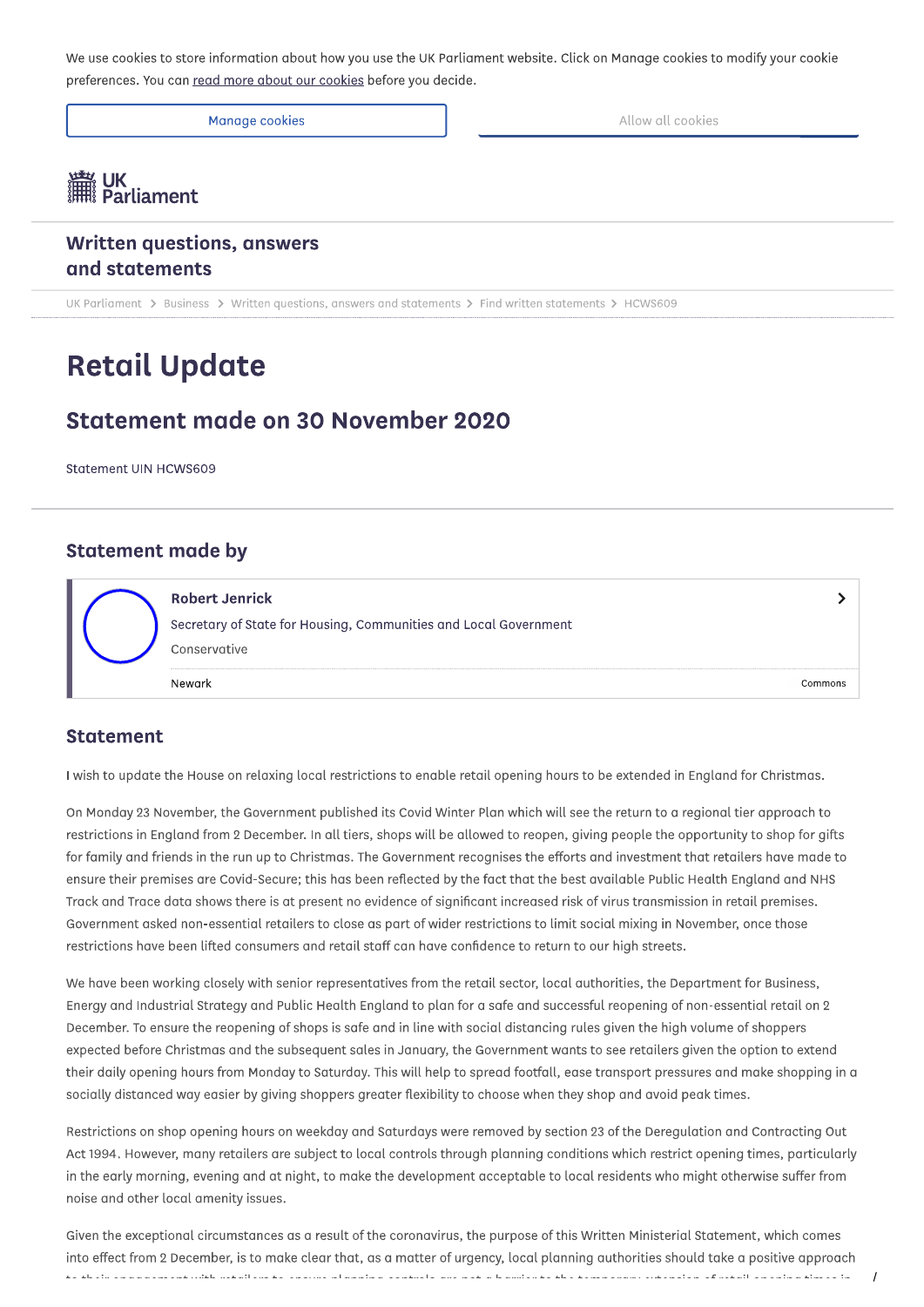to their engagement with retailers to ensure planning controls are not a barrier to the temporary extension of retail opening times in December and January.

In particular, local planning authorities, having regard to their legal obligations, should not seek to undertake planning enforcement action which would result in the unnecessary restriction of retail hours during this period. The National Planning Policy Framework already emphasises that planning enforcement is a discretionary activity, and local planning authorities should act proportionately in responding to suspected breaches of planning control.

Where appropriate, local planning authorities should also highlight this temporary relaxation to retailers in their area so that they can take advantage of longer opening hours if they wish to do so.

The Government recognises that longer retail opening hours could have a temporary impact on local residents, but this needs to be balanced by the significant public interest in ensuring there is a safe retail environment during this busy period; in helping local residents undertake Christmas shopping given many shops have been closed over the last month; and in supporting the commercial viability of local shops in England's high streets and town centres during this challenging period.

This Written Ministerial Statement also confirms that my previous statement to the House of 13 March 2020 about planning enforcement and the delivery of food and other essential goods to retailers during the coronavirus pandemic will remain in place until 31 March 2021 because continued flexibility is necessary to ensure access to food and essential goods in light of ongoing impacts of coronavirus. The statement made on 13 March 2020 is withdrawn with effect from the beginning of 1 April 2021, unless circumstances justify its further extension, in which case a further statement would be made to the House.

### **Statement from**

П

| Ministry of Housing, Communities and Local Government |
|-------------------------------------------------------|
|                                                       |
|                                                       |

### **Linked statements**

This statement has also been made in the House of Lords

| Ministry of Housing, Communities and Local Government<br>Retail Update                              |       |
|-----------------------------------------------------------------------------------------------------|-------|
| Lord Greenhalgh<br>Minister of State for Building Safety and Communities<br>Conservative, Life peer |       |
| Statement made 30 November 2020                                                                     |       |
| HLWS602                                                                                             | Lords |

© UK Parliament 2021

Cookie settings Accessibility statement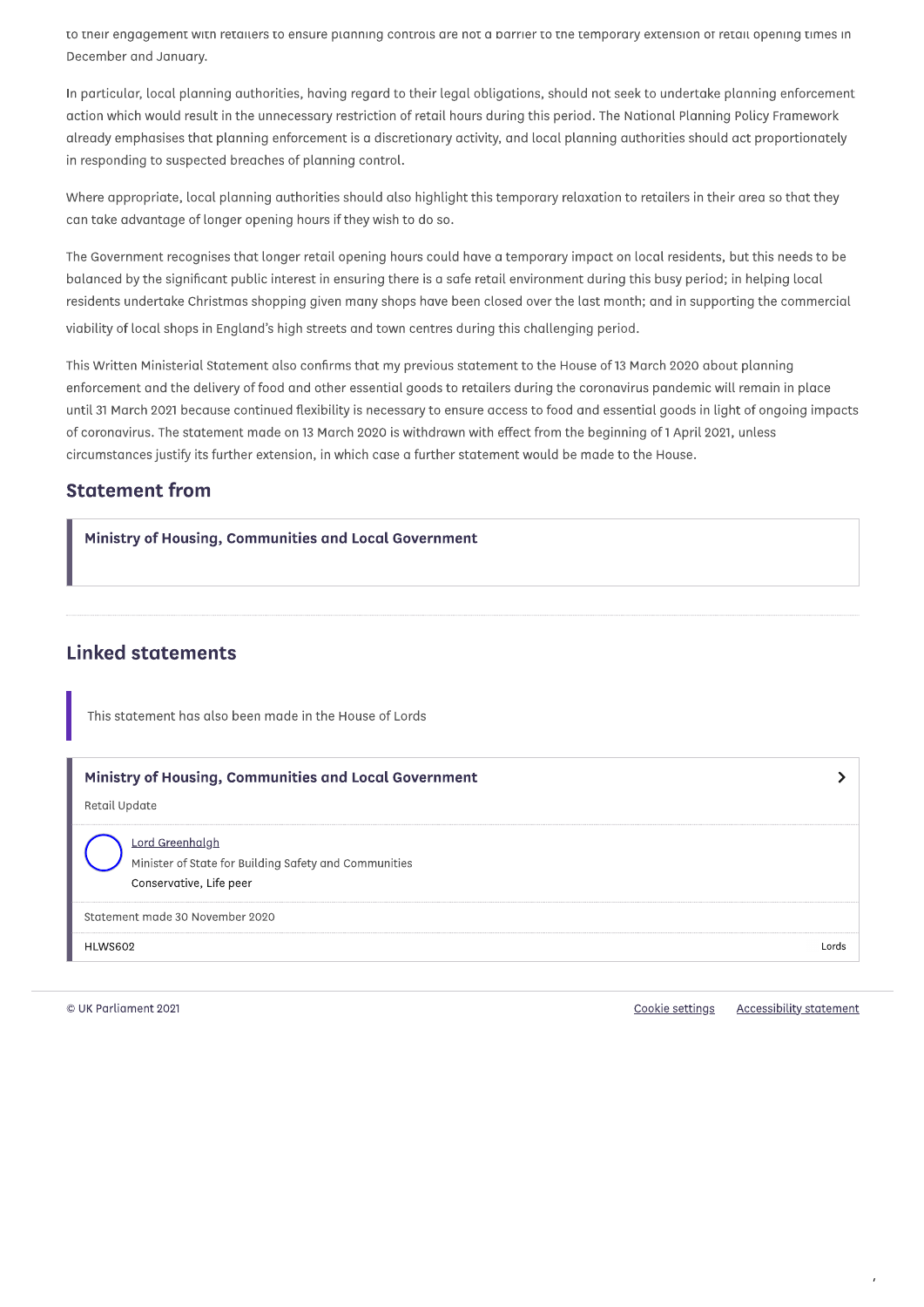We use cookies to store information about how you use the UK Parliament website. Click on Manage cookies to modify your cookie preferences. You can read more about our cookies before you decide.

Manage cookies

Allow all cookies

# **瀟 UK**<br>II Parliament

**Written questions, answers** and statements

UK Parliament > Business > Written questions, answers and statements > Find written statements > HCWS187

# **Update on Delivery of Food and Essential Goods**

### **Statement made on 15 July 2021**

Statement UIN HCWS187

#### **Statement made by**

| <b>Robert Jenrick</b>                                                            |  |
|----------------------------------------------------------------------------------|--|
| Secretary of State for the Ministry of Housing, Communities and Local Government |  |
| Conservative                                                                     |  |
|                                                                                  |  |

#### **Statement**

I wish to update the House on the measures the Government is taking to ensure the availability of food, sanitary and other essential goods.

The food sector is facing a new, exceptional challenge resulting from the acute shortage of HGV drivers across the distribution network. This is resulting in missed deliveries of food and other essential goods and has the potential to lead to significant shortages. The Government wants to respond to this proactively by ensuring the industry has the tools available to effectively respond to these pressures to minimise any disruption to the public.

My colleague, the Rt Hon Grant Shapps, introduced measures on 12 July 2021 aimed at proactively addressing this issue, through the temporary relaxation of HGV driving time regulations. I wish to complement these measures by making this Written Ministerial Statement about the enforcement of planning conditions relating to delivery hours to retailers of food, sanitary and other essential goods. This will allow for both measures to work in tandem, providing the industry with much needed logistical flexibility. We believe these measures will provide supermarkets, other retailers of food and essential goods and their suppliers with increased flexibility over deliveries to ensure a consistent supply of essential goods.

Many supermarkets, food retailers and distribution centres in England are subject to controls which restrict the time and number of deliveries from lorries and other delivery vehicles, particularly at night. These include planning conditions, which are necessary to make the development acceptable to local residents who might otherwise suffer from traffic, noise and other local amenity issues as a result of these deliveries.

The National Planning Policy Framework already emphasises that planning enforcement is a discretionary activity, and local planning authorities should act proportionately in responding to suspected breaches of planning control.

The purpose of this Written Ministerial Statement, which comes into effect immediately, is to make clear that local planning quitboxities should take a nositive annroach to their enaggement with food retailers and distributors, as well as the freight industry